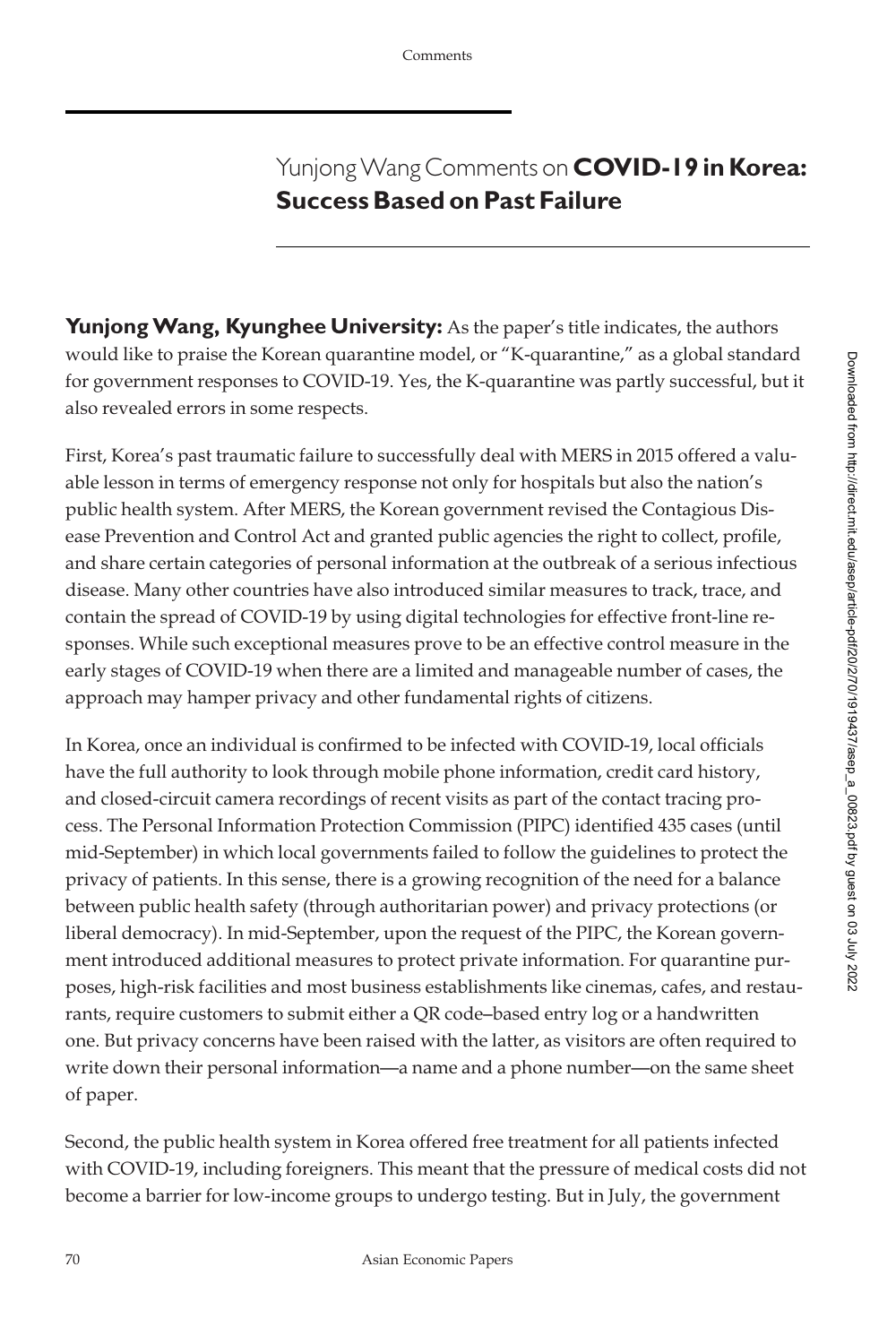decided to revise regulations to prevent foreign nationals from abusing Korea's medical system to be treated for COVID-19 at no cost. Charges will be made on principles of reciprocity, but exemptions will be made for nationals of poor countries. The United Kingdom, Australia, Sweden, and Norway also provide free treatment (or assistance for medical costs) to foreigners. But in many countries including the United States and China, there is no free treatment for foreigners. As newly confirmed cases were often found from overseas entrants (or foreigners), the Korean government tried to strictly regulate those foreign entrants, but some foreign entrants violated quarantine restrictions. As such, public attitudes toward those foreigners became quite hostile and led to mounting pressure on the government to apply the reciprocity principle for free treatment to foreigners. Free treatment for COVID-19 is desirable regardless of the nationality of the individual, but it depends on the sustainability of the country's public health budget. If the pandemic recurs again and again through several waves, huge medical costs could be a big burden to the government. In terms of free treatment, there is no universal agreement on the choice between national treatment and reciprocity. In the age of global human mobility, a country's health care system is naturally domestically oriented due to fiscal issues. Further cooperation in relieving the global disparities of medical services is desperately needed at times of a global pandemic such as this.

Third, there is still a big divide on the necessity of a national lockdown. While some countries (interestingly, including North Korea) introduced a lockdown, the Korean government never introduced such comprehensive restrictions. The authors seemed to regard Italy as a "failure case" by saying that its lockdown stopped population mobility and paralyzed the economy. But it is difficult to say whether lockdown measures introduced by the Chinese government were another case of failure. Proponents of lockdowns argue that the Korean government should completely block all entry from foreign countries, particularly at the early stage. While China maintained restrictive measures on foreign entry, Korea maintained an open-door policy for all foreigners.

With regard the economic effects of COVID-19 on the Korean economy, the analysis and discussion made by the authors are quite relevant. I would like to discuss two points.

First, we have observed setbacks in the supply network during the crisis. Some core components required for production could not be supplied in time from China. While such temporary disruptions have returned to normal, there exists a growing recognition of the need to diversify such supply chain networks. Pursuing a reshoring policy could be an option, but the domestic environment to encourage relocation does not seem enticing. The authors said that the reshoring of high-tech industries to Korea still holds promise. However, it is unclear to me which high-tech industry in Korea is promising. Also, the authors state that the Digital New Deal policy announced by the Korean government in July is timely but this policy was hastily designed without any specific projects. If implemented without